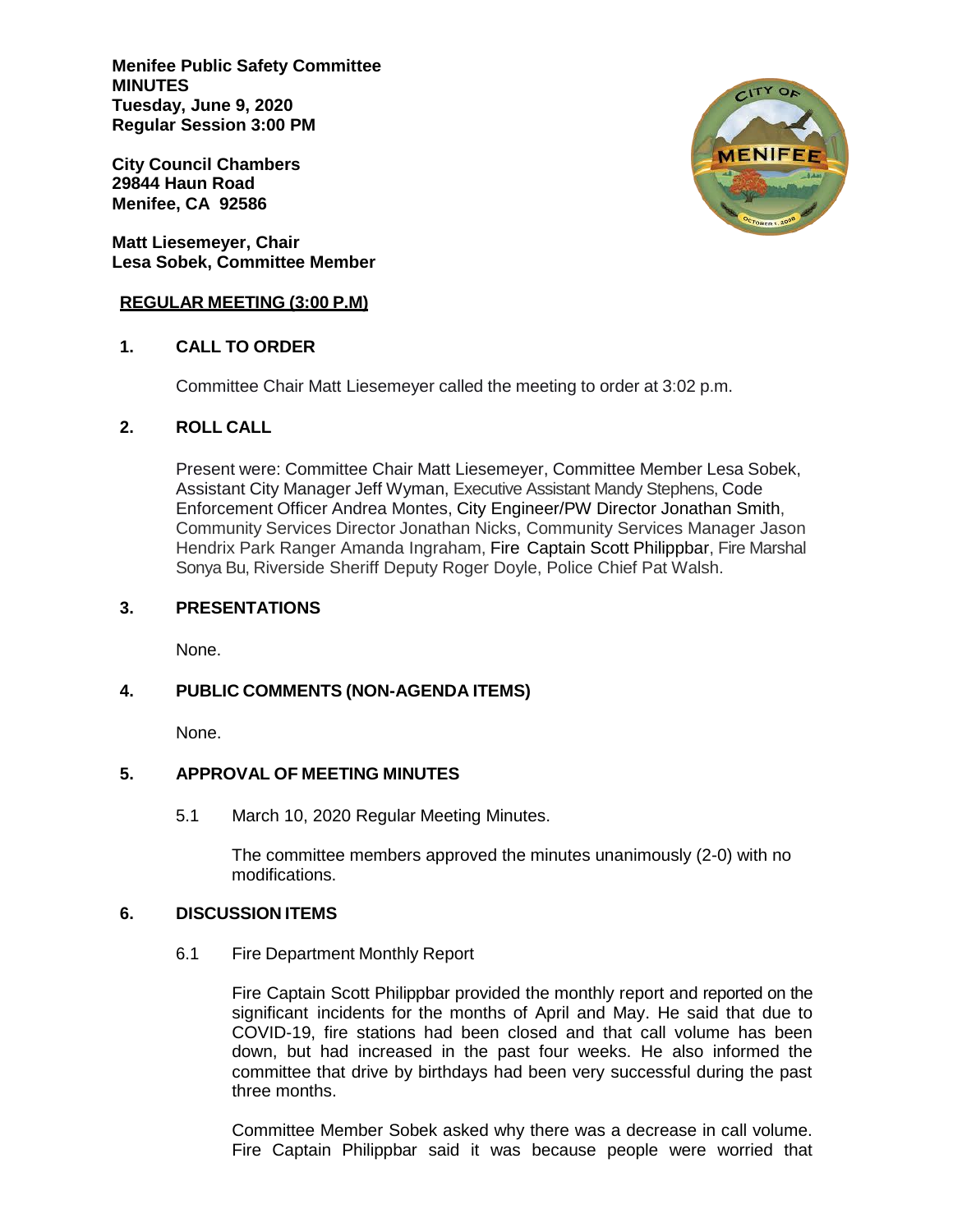firefighters may be infected with the coronavirus. He reported that there have been no positive tests for any of the firefighters in Riverside County.

Fire Marshal Sonya Bu gave an update for the months of March, April and May. She stated that there have been 80 more residential inspections during April and May. She also reported that there had been daily inspections at the Krikorian site until mid-May, when they stopped. She said that inspections will resume at a later time.

6.2 Riverside County Sherriff Staff Monthly Staff Report

Deputy Doyle provided the monthly report for March, April and May. He said this would be the last meeting that would have a representative from the Sheriff's Department as Menifee would have their own Police Department by the time of the next meeting in July. He said there had not been a significant change in numbers for police activity and they had been taking a reactive approach to calls. The Committee and Police Chief Pat Walsh thanked the Sheriff's Department for their service to the City of Menifee.

6.3 Code Enforcement Monthly Staff Report.

Code Enforcement Officer Andrea Montes provided the Code Enforcement statistics for the months of March, April and May. Officer Montes said that Code Enforcement had been taking a reactive approach to their cases and limiting their notice of violations, except for weed abatement, which they continued to monitor closely. The department has used this time to work on completing open cases.

Committee Member Sobek asked about campaign signs that she had seen around the community. Officer Montes said that under the direction of the previous Code Enforcement Manager, they had been told not to touch election signs and that they would seek direction from Police Chief Walsh. Chief Walsh also said that he will be working on streamlining communication between the departments and look into the ten-day rule for election signs.

6.4 Animal Control Monthly Report

No representatives from the Animal Control were present.

6.5 Public Works/Engineering Report

City Engineer/Public Works Director Jonathan Smith provided the statistics for the months of March, April and May.

City Engineer/Public Works Director Smith stated that the Scott Road Interchange was now fully functional and the LED streetlight conversion had been completed. He also said that his department provided traffic control to Riverside Sheriff Officers (RSO) during the recent protests, while also working on a sinkhole on the same day, which was due to an Eastern Municipal Water District waterline.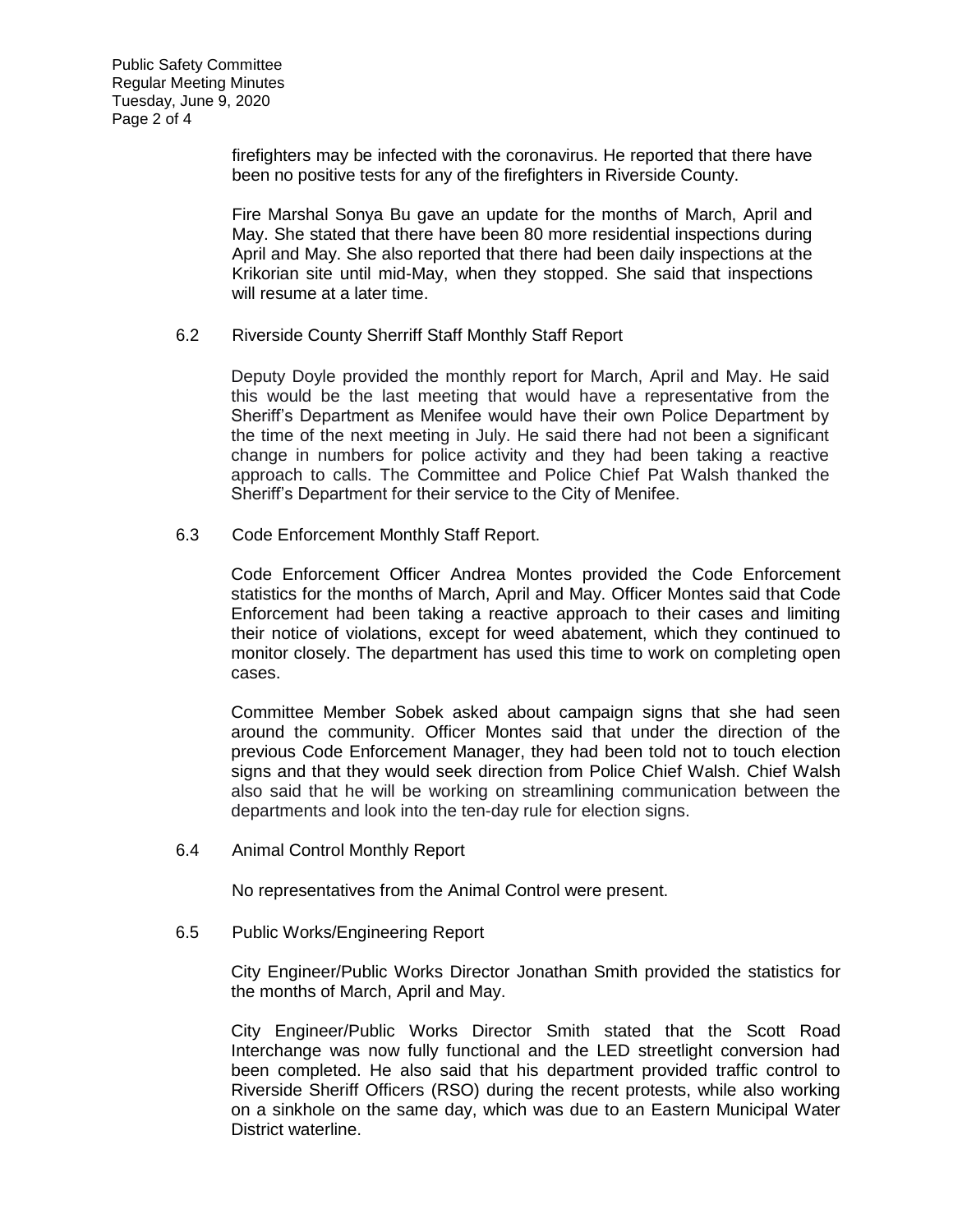Committee Member Liesemeyer asked about the speed survey.

City Engineer/Public Works Director Smith said they would be wrapping up in the next few months and is working with RSO and Menifee Police Captain Gutierrez. Committee Member Liesemeyer also inquired if speed signs record data. City Engineer/Public Works Director Smith said they do not and he was working to purchase speed radars.

Committee Member Liesemeyer asked if there was an update on the Salt Creek Trail. Community Services Director Nicks responded as his department is overseeing the project. He said that one mile, located by Hemet, was completed and four miles of Menifee were being worked on. There had been some delays but they were looking at completion by October 2020. Committee Member Liesemeyer asked if it would be open for pedestrians and if there would be a ribbon cutting ceremony, Director Nicks said yes. Committee Member Sobek asked if there would be a ribbon cutting for Scott Road and Director Smith said it would be a virtual ceremony.

Committee Member Sobek asked about the Krikorian site and if there was a wall coming down. Director Smith said the structure was made of large lego type bricks, over rebar, put in concrete. It is a 14-foot hollow wall and the wind blew it over. He says it had been inspected every day and no wall was lost.

6.6 Community Services Monthly Report

Park Ranger Ingraham provided statistics for the months of March, April and May.

Park Ranger Ingraham said they had been following the County's orders in regards to the parks and COVID-19 and that the most recent update was that the restrooms were now open to the public and dog parks remain closed. Maintenance crews have been sanitizing all park equipment. Committee Member Liesemeyer asked about the status of the skate park and Park Ranger Ingraham said it was still closed and would open in phase 3 of the County's reopening plan.

Committee Member Sobek asked how Social Workers Action Group (SWAG) had been assisting during COVID-19 and Park Ranger Ingraham said they had offered hotel vouchers but many people did not accept them. She said they had also been working with 211, Community Cupboard and detox services. Community Services Manager Hendrix also stated that SWAG would be coming back to assist but did not know to what extent and it would be something to discuss with Menifee Police Department. He said it would be a collaborative effort with Code Enforcement, Park Rangers, SWAG and the Police Department. Committee Member Liesemeyer asked about the Independence Day firework show. Community Services Manager Hendrix said Deputy Doyle would be helping with the traffic plan and Black Hawn Security would be assisting with managing social distancing. The Mt. San Jacinto College (MSJC) parking lot would be open from 6:00pm and there will be a pre fireworks show, videos and the fireworks show would start at 9:00pm and last approximately 30 minutes. There will be a total of 407 parking spots; each car will be given two car lengths and people are encouraged to purchase food from local restaurants